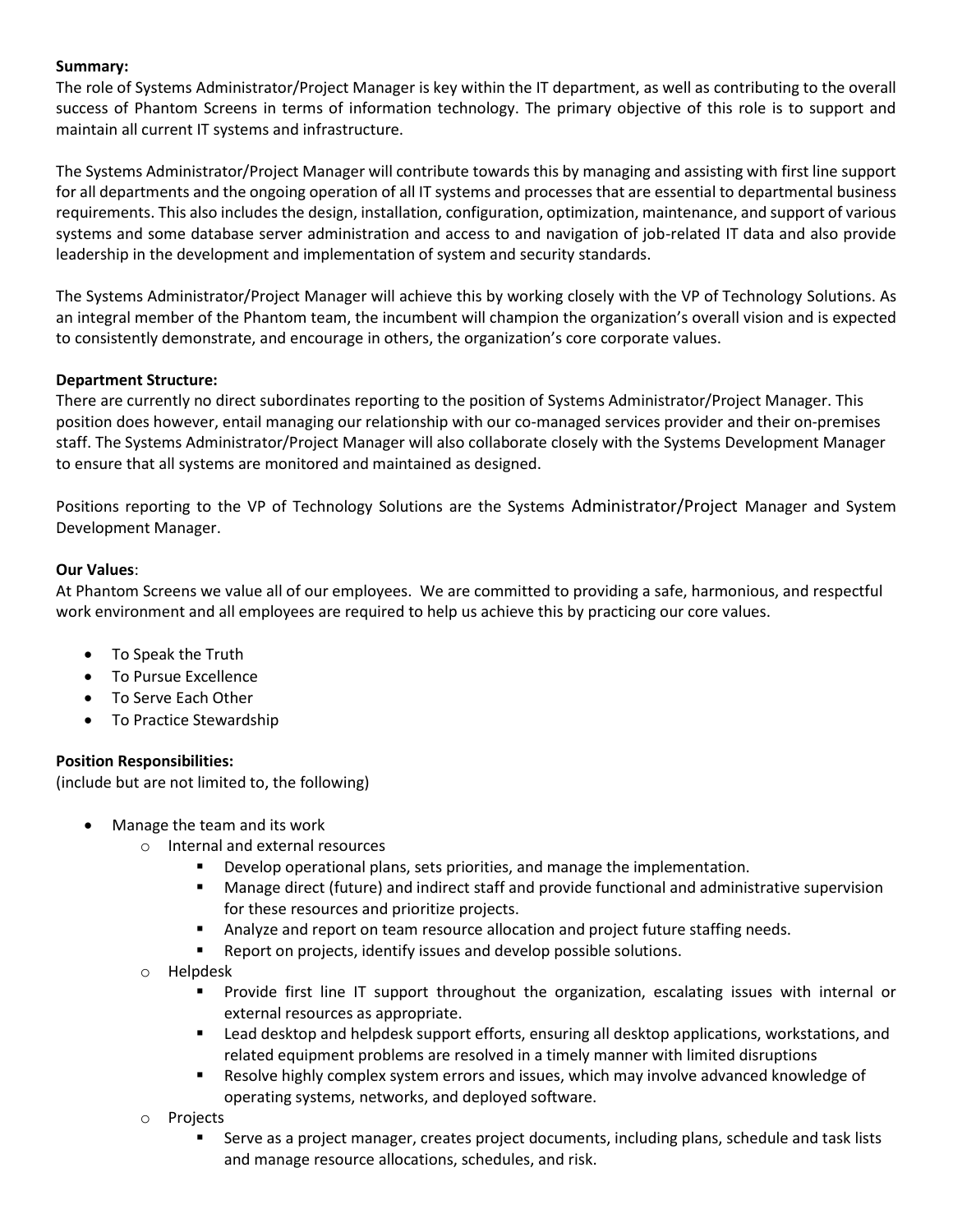- **•** Communicate with top-level project sponsors and project leaders regarding status of specific projects.
- Source and liaise with various external partners to monitor outsourced projects or tasks.
- Manage Corporate Systems
	- o Hardware
		- Manage all servers and workstations to ensure the maintenance, configuration, and reliable operation of computer systems, network servers, and virtualization.
		- Research and recommend appropriate and cost-effective workstations and other hardware and oversee the deployment and replacement of equipment to meet departmental business requirements needed to support staff working in the office or remotely.
		- Under the direction of the VP of Technical Solutions, manage the hardware and software assets.
		- Work closely with vendors to ensure the maintenance of a variety of equipment, such as photocopiers, printers, telephones, mobile devices, and other systems.
- Manage the maintenance, configuration, and operation of the computer systems and network
	- o Network
		- Manage the operation of all LAN/WAN-related network services, hardware, and security, such as firewalls, Active Directory, DHSCP and DNS.
		- Manage appropriate user access and permissions
		- Manage the deployment and implementation of automated monitoring, management, and support platforms.
	- o Software
		- Manage enterprise-level software packages, including Microsoft SQL Server, Macola ES, Synergy, and Event Manager and Microsoft/Office 365. This includes monitoring and managing all upgrades and/or new installations.
		- **•** Develop and maintain systems and processes with other members of the Technology Solutions team to monitor and optimize responses to issues affecting hardware, software, and other critical business systems processes; this includes ongoing preventative maintenance.
		- Manage the Windows workstations and notebooks, and other mobile devices
	- o Data
		- Manage the database administration for corporate databases.
		- **■** Manage user access to data such as files, reports and other corporate systems while safeguarding data
		- Responsible for capacity and storage planning, as well as database performance
	- o Business Continuity
		- Manage the back-up and recovery measures for all critical systems.
		- **■** Perform or delegate regular backup operations and implement appropriate processes for data protection, disaster recovery, and failover procedures
	- o Documentation & Planning
		- Ensure that all Technology Solutions systems, processes, and associated hardware and software are properly documented.
		- Manage an accurate inventory of all hardware assets
		- Identify and document all SAAS applications
		- Assist in the development of annual departmental budgets.
- Manage Cyber-Security
	- o Work closely with the VP of Technical Solutions as well as other external partners to ensure the ongoing implementation of appropriate security practices
	- o Manage network security policies to ensure corporate computer networks and systems remain secure. This includes establishing security requirements, implementing network security policies, monitoring traffic for suspicious activity, configuring and supporting security tools, identifying threats, updating disaster recovery protocols and training employees in security awareness/procedures.
- Other Responsibilities:
	- $\circ$  Manage any special projects as determined by the VP of Technology Solutions.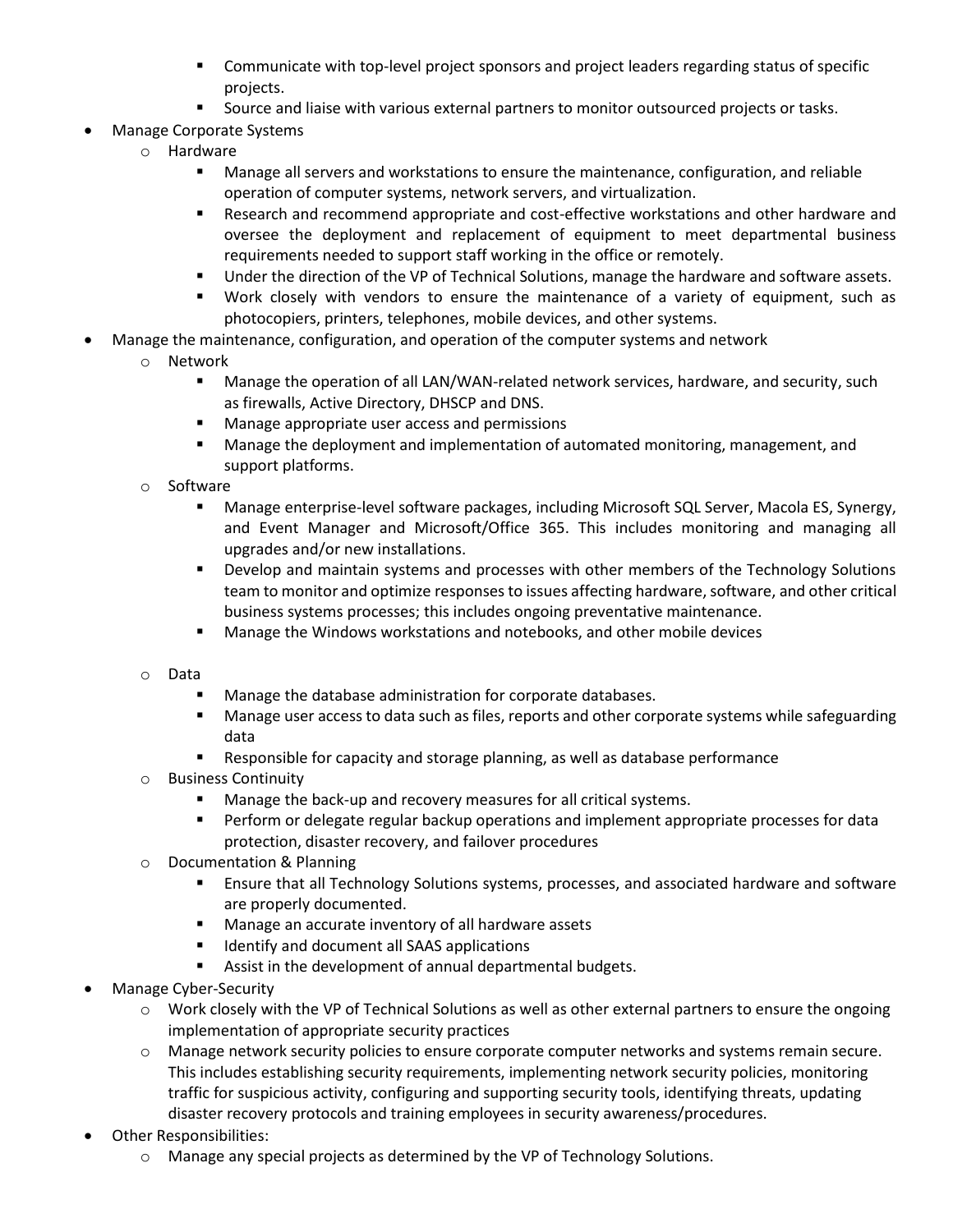$\circ$  Provide hands on system administration support as needed to support the ongoing operation and development of the department and other duties as assigned.

## **Position Requirements:**

## **TEAM WORK**

- Excellent team skills and a demonstrated ability to work with members of other departments, at all levels of the company.
- Possesses a passion to serve internal customers well

### **COMMUNICATION**

• Excellent communication skills, both verbal and written; fluent in English.

# **SYSTEMS ADMINISTRATION**

- A keen understanding of the need to maintain confidentiality when coming into contact with sensitive information.
- A desire to effectively utilize technology solutions and information systems to assist, support and improve all business processes.
- A long-term perspective and commitment to improving Phantom's technology solutions systems and to improving and supporting Phantom's business objectives and processes.
- Dedicated to the long-term success of the company.
- An individual who enjoys and is motivated to assist others to succeed through collaboration and support.
- An analytical, detail oriented, technically inclined problem solver with the initiative and tenacity to identify and implement solutions to problems.
- A confident, results-oriented self-starter with a professional and positive disposition and the ability to maintain composure when under pressure.
- Strong interpersonal skills; equally comfortable working effectively within a team environment or independently in order to accomplish departmental and organizational goals and objectives.
- Demonstrated oral and written communications skills, with the ability to create reader-friendly technical documents.
- Some familiarity of working within a manufacturing environment and ideally conversant in the terminology and concepts common to a manufacturing company.
- Organized, methodical and able to remain calm and focused in an environment subject to frequent interruptions.
- A demonstrated ability to work with external vendors such as Managed Services providers, as well as other software vendors or external consultants for corporate systems such as ERP or Microsoft 365.

#### **MANAGEMENT**

- Demonstrated ability to manage and/or work with external partners such as managed services providers, database specialists and cyber-security professionals.
- Demonstrated ability to manage and lead systems admin specialists on a day-to-day basis.
- Demonstrated ability to work under pressure and dynamically manage priorities.

# **PROJECT MANAGEMENT**

- An understanding of the principles of project management and experience managing projects, especially those projects where the requirements may not be known in advance or may not have been communicated well.
- A demonstrated ability to select and use, as appropriate for the nature, risk and timeline of each project, either agile or waterfall project management approaches.
- A demonstrated ability to work with internal and external partners, stakeholders, and project team members to effectively manage and complete projects as planned, including the ability to address changing project requirements as they may occur over the course of the project.

# **GENERAL APTITUDE/SKILLS**

- Strong technical skills with attention to detail; is careful & precise.
- Excellent, creative problem-solving skills, to investigate and find the best solutions.